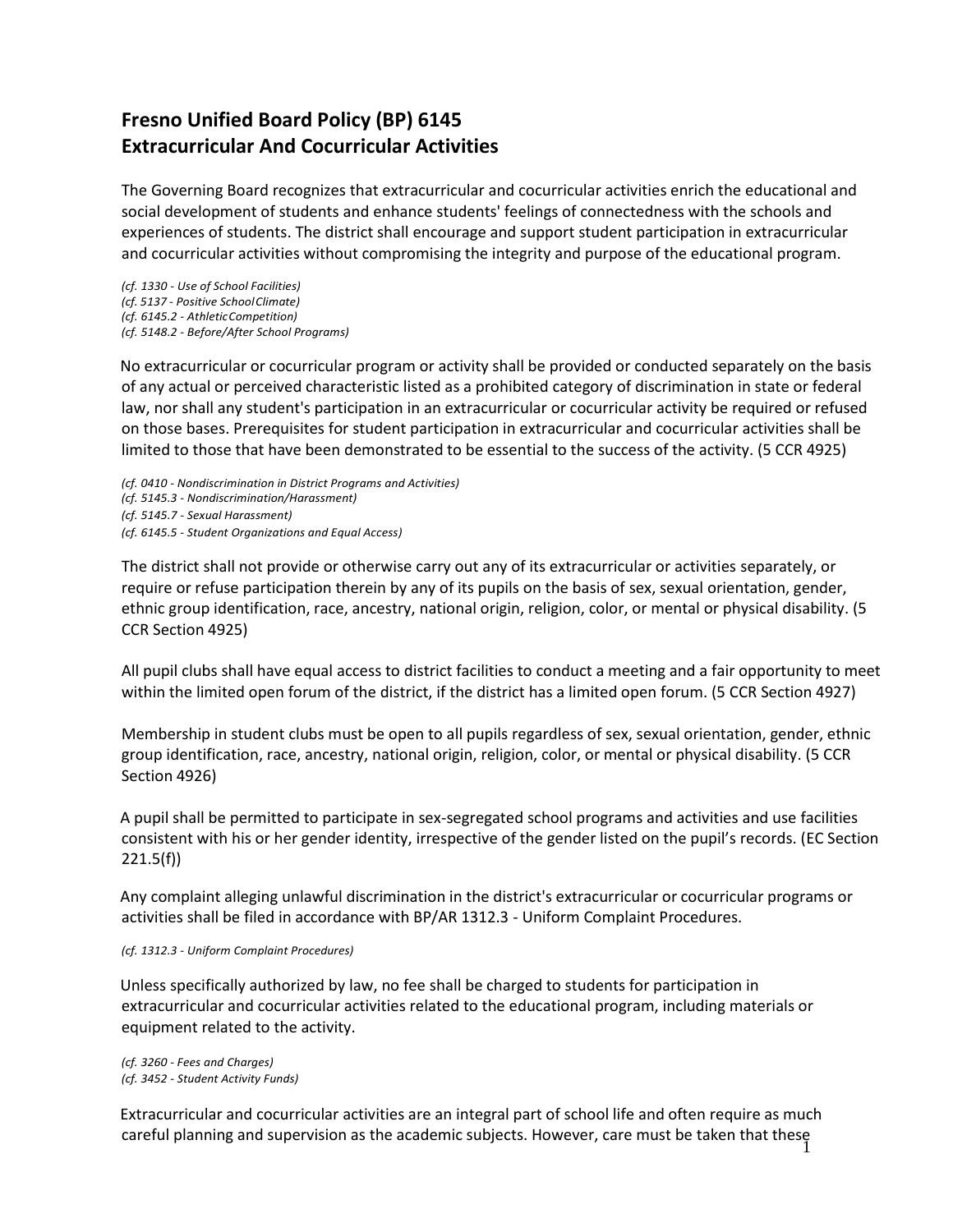activities do not take precedence in importance over the subject matter areas, but remain in the position of supplementing the actual courses of study.

### Eligibility Requirements

All students elected to student offices or who represent their schools in extracurricular and cocurricular activities shall maintain satisfactory citizenship records, and shall conform to the district's credit and grade requirements. Any student who does not maintain a satisfactory citizenship and academic record shall not be allowed to represent their fellow students, nor the school, for a period of time recommended by these regulations, but in no case, except when approved by the Governing Board, shall the time exceed 12 calendar months.

To be eligible to participate in extracurricular and cocurricular activities, students in grades 7-12 must demonstrate satisfactory educational progress in the previous grading period, including, but not limited to: (Education Code 35160.5)

- 1. Maintenance of a minimum of 2.0 grade point average on a 4.0 scale in all enrolled classes
- 2. Maintenance of minimum progress toward meeting high school graduationrequirements

*(cf. 5121 - Grades/Evaluation of Student Achievement) (cf. 6146.1 - High School Graduation Requirements)*

The Superintendent or designee may grant ineligible students a probationary period not to exceed one semester. Students granted probationary eligibility must meet the required standards by the end of the probationary period in order to remain eligible for participation. (Education Code 35160.5)

However, Education Code 35160.5, as added by AB 908, allows the governing board of each school district to allow a probationary period to exceed one semester in length through the completion of the 2020–21 school year due to the impact of COVID-19.

*(cf. 6173 - Education for Homeless Children) (cf. 6173.1 - Education for Foster Youth) (cf. 6173.2 - Education of Children of Military Families)*

The Superintendent or designee may revoke a student's eligibility for participation in extracurricular and cocurricular activities when the student's poor citizenship is serious enough to warrant loss of this privilege.

### Elementary, Intermediate and High School Interscholastic Athletics

The Board recognizes the California Interscholastic Federation (CIF) as the regulatory body for interscholastic athletics for grades nine through twelve. Interscholastic athletics for grades nine through twelve shall be conducted in accordance with this policy the accompanying Administrative Regulations and shall comply with CIF rules except when this Board Policy and accompanying Administrative Regulation establishes a higher standard than the CIF rules.

Although CIF is not the regulatory body for interscholastic athletics for grades seven and eight, the Board adopts CIF rules pertaining to residential and transfer eligibility to interscholastic athletics for grades seven and eight. However, any residential and/or transfer eligibility determinations with regard to seventh and eighth grades will be made by the District, and the District's determinations are final and not subject to appeal to CIF or any other administrative agencies. The District shall apply CIF rules as appropriate with respect to seventh and eighth grade interscholastic athletics in the District. Administrative Regulations shall align with residential and transfer eligibility requirements for interscholastic athletics for seventh through twelfth grades as well as certain academic and other qualifications and requirements for participation in interscholastic athletics for all District students.